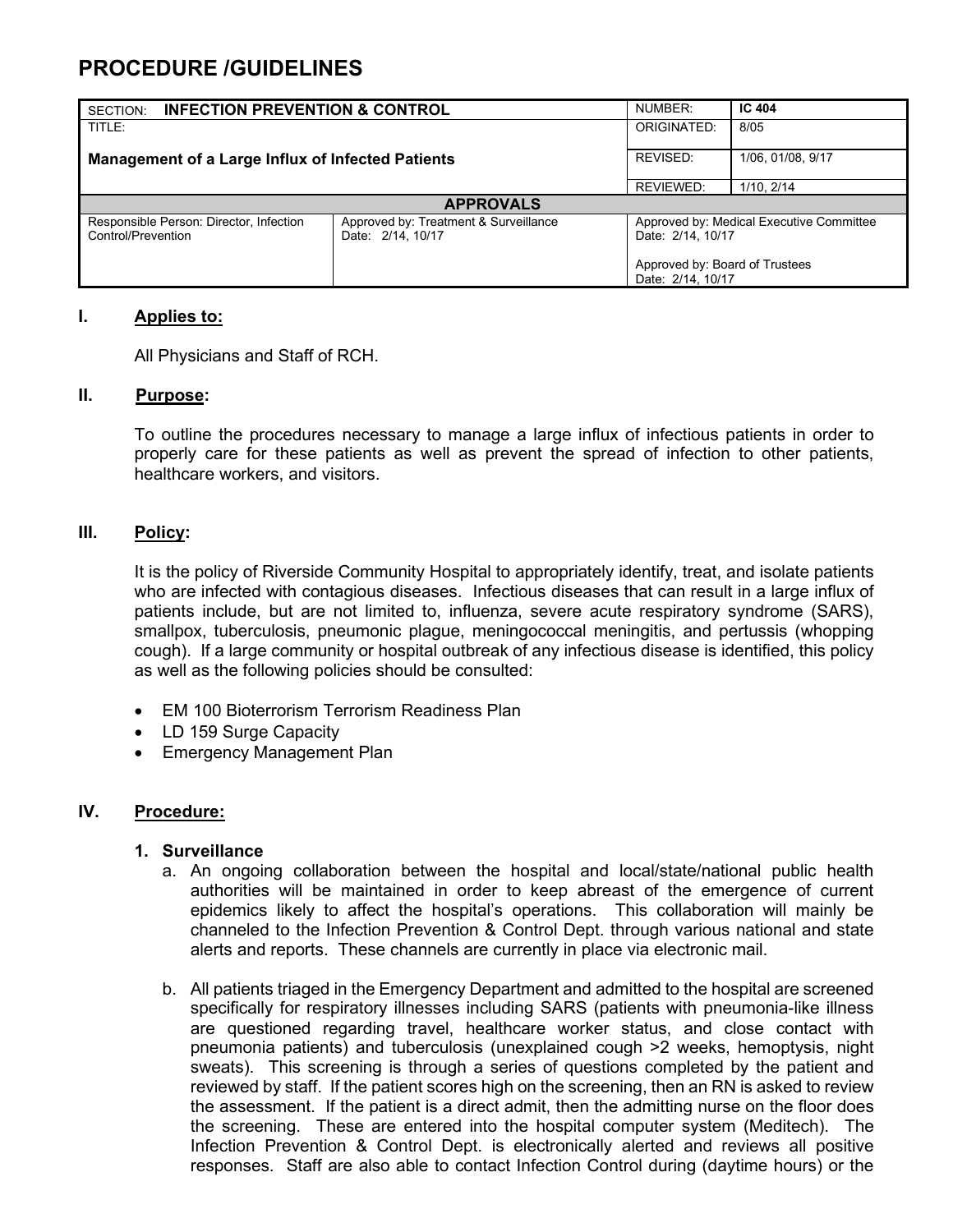## **PROCEDURE /GUIDELINES**

Administrative Liaison (days/nights/weekends) for phone consultation, when the screening answers are high.

- c. During flu season, the Infection Prevention & Control Dept. monitors influenza-like illnesses (ILI) and reports number of cases to the local Public Health Department.
- d. Emergency Department staff (employees and physicians) are educated to report increased numbers of infectious patients and, if necessary, implement the Disaster Plan under the direction of the administrator, CNO, nursing supervisor, Safety Officer or Infection Prevention & Control/Infectious Disease Physician.

### **2. Isolation and Containment**

- a. Post signs in the emergency department waiting area, alerting patients to notify hospital personnel immediately if they have a fever with cough or fever with rash. These patients are provided with surgical/procedure masks to reduce the spread of infectious respiratory droplets. In the absence of patient notification, registration personnel are educated to distribute masks to patients who are actively coughing.
- b. Immediate isolation is imperative to limit the spread of infection to others when an infectious disease process is suspected. A private room (or cohorting of patients with similar diagnosis) is necessary. Depending on the mode of transmission, a negative pressure isolation room may be necessary.
- c. All healthcare workers will don appropriate personal protective equipment when caring for potentially infectious patients. All clinical employees are responsible for knowing how, when, and where to access PPE, including gloves, gowns, surgical or N-95 masks, and safety glasses.
- d. As much as possible, visitors will be discouraged from visiting isolation rooms.

### **3. Notification**

- a. Any large influx of infectious patients will require immediate reporting to:
	- Infection Prevention & Control Department (Manager or Nurse)
	- Emergency Department Director (both Nursing & Medical)
	- Administrative Liaison
	- Administration
	- Chief of Staff
	- Quality/Risk Management
	- Chairman of the Treatment & Surveillance Committee
	- Riverside County Public Health Department
- b. Activation of the disaster team will notify all department directors of the situation and enable their assistance as follows:
	- Human Resources staffing
	- Pharmacy medications
	- Materials Management supplies and equipment
	- Laboratory specimen handling and diagnostic testing
	- Imaging diagnostic procedures
	- Public Relations media notices
	- Engineering/Plant Operations security; environmental controls